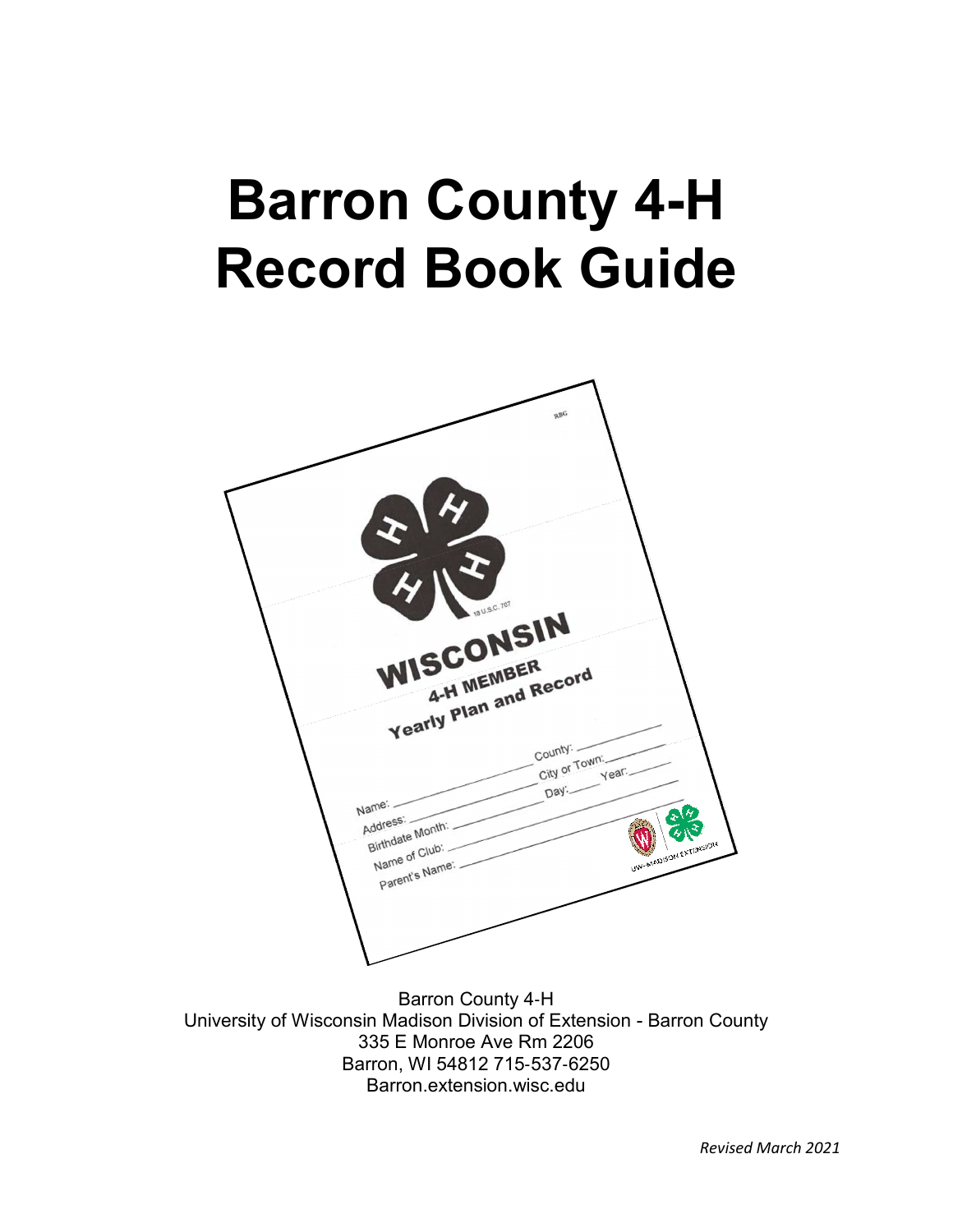## **WHY DO RECORD BOOKS?**

There are three great reasons to do a record book:

4‐H teaches lifelong skills and record keeping is one of them. The record book is the process used to teach this skill as you complete work in your chosen project areas. The record book is also a permanent record of your 4‐H experience and can be used in the future as you complete applications for jobs, scholarships, college, 4‐H interviews, and much more. All the information you need will be in one place! The record book is an opportunity for you to reflect on the learning you did in your projects. You will be able to look back on your accomplishments or make plans for doing something differently in the future. You also get a chance to improve your communication skills. Using correct grammar, sentence structure, punctuation, and written language as a form of expression are all skills you need in order to be successful in life.

All members of the Barron County 4‐H program (except Cloverbuds) are expected to complete a record book as a requirement for achieving in the current 4‐H year.

Completing a record book allows you to be considered for various awards. Awards are given at the Achievement Program in the fall.

#### **AWARDS AND RECOGNITION**

There are three types of awards that are given based on record books.

**Record Book Placing** – Based on the rating received when the record book is reviewed, a member will receive a sticker ribbon indicating their placing.

**County Project Award** – Members may identify three projects ( 1st choice, 2nd choice, 3rd choice) in which they would like to be considered for a county project award. To advance from the club level to be considered for a county project award, certain criteria must be met (see Record Book Score Sheet).

**Overall Record Book Award** – A member who receives a county project award may be considered for an overall record book award. To advance from county project award level to be considered for overall award, certain criteria must be met (see Record Book Score Sheet).

**Cloverbud Activity Book Award** – Cloverbuds who complete and submit a Cloverbud Activity Book will receive recognition at the Achievement Program.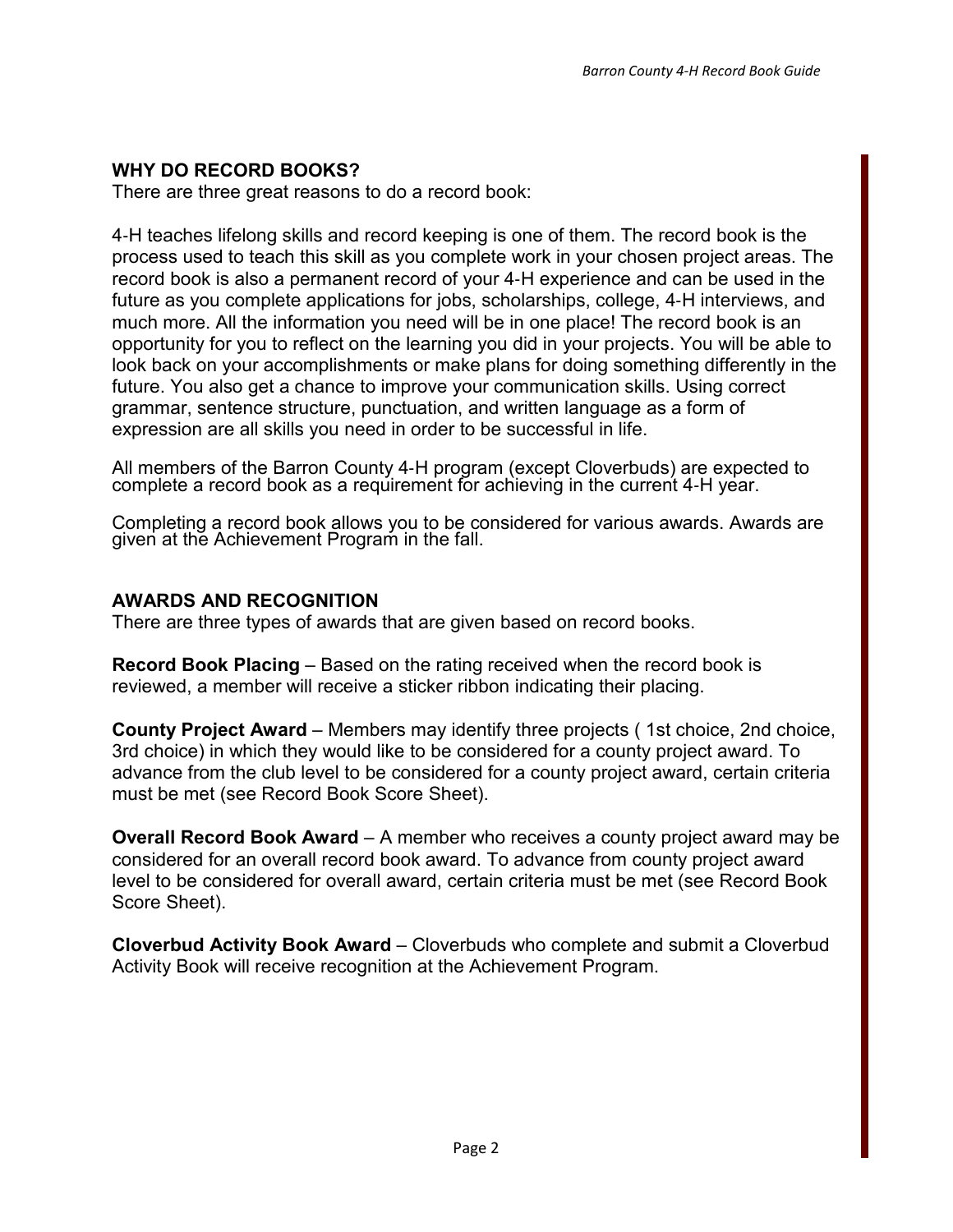# **MEMBERS COMPLETE RECORD BOOKS**

You must do your record book yourself. The activity of completing the record book and is a process that benefits you. Your parent's role should be that of providing guidance during the process. Even though a parent may feel the book would be nicer with extra parental help, please refrain from doing so. If there are circumstances that may require your parent to have a greater part in order for you to complete your record book, please contact the Extension Office or your club leader for the Member Received Help form. This form is also on the Barron County Extension website with the Record Book Forms.

## **HANDWRITING VS COMPUTERS**

You may handwrite your book (blue or black ink only) or use the computer to fill out the forms, but you must be consistent. Do not use a combination of handwritten forms and forms done on computer. Do one or the other.

*\*\*Support material pages for your pictures, newspaper clippings, etc. can be done however you like, use your creativity. You may also use handwriting on the covers.*

# **E-RECORD BOOKS**

If you would like to submit your Record Book forms in an electronic format, first discuss this option with your Club Leader and see whether she or he will accept this method within your club and if so, what media they might prefer.

Using the regular Record Book Forms, create a method to display your record book in a digital format. You might use .pdf files, PowerPoint, or another creative method. Just be sure that it is a format that others will be able to open easily.

*Work with your Club Leader or designated Record Book judge to make sure that your files are accessible. Remember that the acceptance of an e*‐*Record Book within your club is a decision of your Club Leader.*

# **ASSEMBLING RECORD BOOK**

You may choose to put your record book in a 3‐ring binder. This is not a requirement, but it can be a good thing to do, especially if you have a large book. Just be sure that your record book cover is included in the binder. Ask your club leader how they prefer your book to be assembled.

## **TABS**

Tabs are required for the following sections:

- MPE-A Activity Program/Activity Story (labeled Activities)
- Club Demonstration
- Projects (Each MPE‐Member Project & Evaluation or divider should have a tab with the name of the project, i.e. Beef, Cat, Houseplants, Knitting).

Tabs are to be labeled with the name of the section (see above). Tabs may be purchased or homemade using tape, paper, page dividers, etc. Use whatever you prefer, but remember that the point of putting tabs in your book is to make it easier to find the sections. Be sure they aren't hidden between the pages. (If you use sheet protectors, consider using stick‐on tabs that can be applied to the sheet protectors.)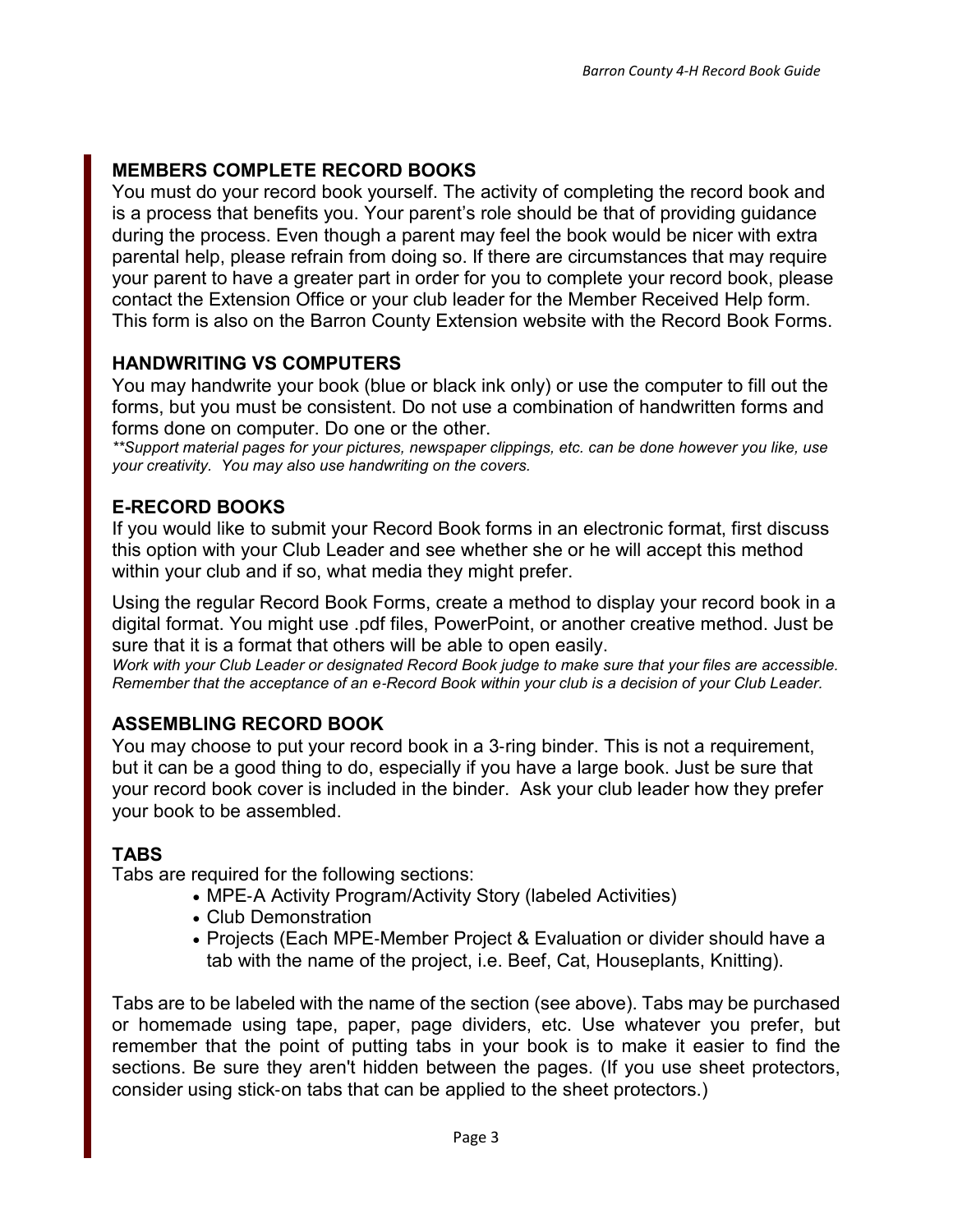## **RECORD BOOK FORMS TO USE**

You must use the most recent forms available. You can get record book forms from the Barron County Extension Office or from the Barron County 4‐H website at http://barron.extension.wisc.edu. Do not use old forms or make up your own forms.

Forms are: MPE‐A Activity Program & Activity Story; Club Demonstration; MPE Member Project & Evaluation; Financial Record (animal or non‐animal). For dairy project, also include Lifetime Dairy Record. For horse project, use Horse Project Page instead of MPE and animal Financial Record.

#### *Something must be written in all sections of all forms. If there was no activity for that section, you must write None, N/A or put another mark in that section.*

## **WHAT'S INCLUDED IN A RECORD BOOK**

- 1. Record Book Cover
- 2. Title Page
- 3. Table of Contents
- 4. MPE‐A Activity Program/ACTIVITY STORY
	- Support Materials (minimum of one page support materials)
- 5. Club Demonstration
- 6. Individual Project Pages
	- MPE (Goals, Project Story, Activities/Demos/Exhibits
	- Financial Records
	- Support Materials (minimum of one per project)

## **COVERS**

Green cardstock record book covers are available from the Barron County Extension Office. There is a front cover and a back cover. You may also print your own.

*Front of front cover:* Fill in all lines of the front cover.

*Inside of front cover:* In this chart, under Name of Project, list all the projects you have ever taken in 4‐H. Then, across the top, put all the years you have been in 4‐H. Indicate under each year which projects you took that year.

*Inside of back cover:* This is only for activities from the current year. It is not an ongoing record like the inside of the front cover. Do not include anything from previous years. If you did not do anything in one or more of the spaces, do not leave it blank. Write in *None*  or *N/A* in the space.

- *Judging and Demonstrations*. In this space, list any judging, demonstrations or other talks you did. Include your club demonstration here.
- *Other 4*‐*H Activities*. List all the activities you have done during the 4‐H year. There are twelve spaces, one for each month. Write down the activities that you checked on your MPE‐A Activity Program or mentioned in your Activity Story.
- *Service To My Club*. Include here how you provided service to your club. Were you an officer? Did you serve on any committees? Other service or contributions?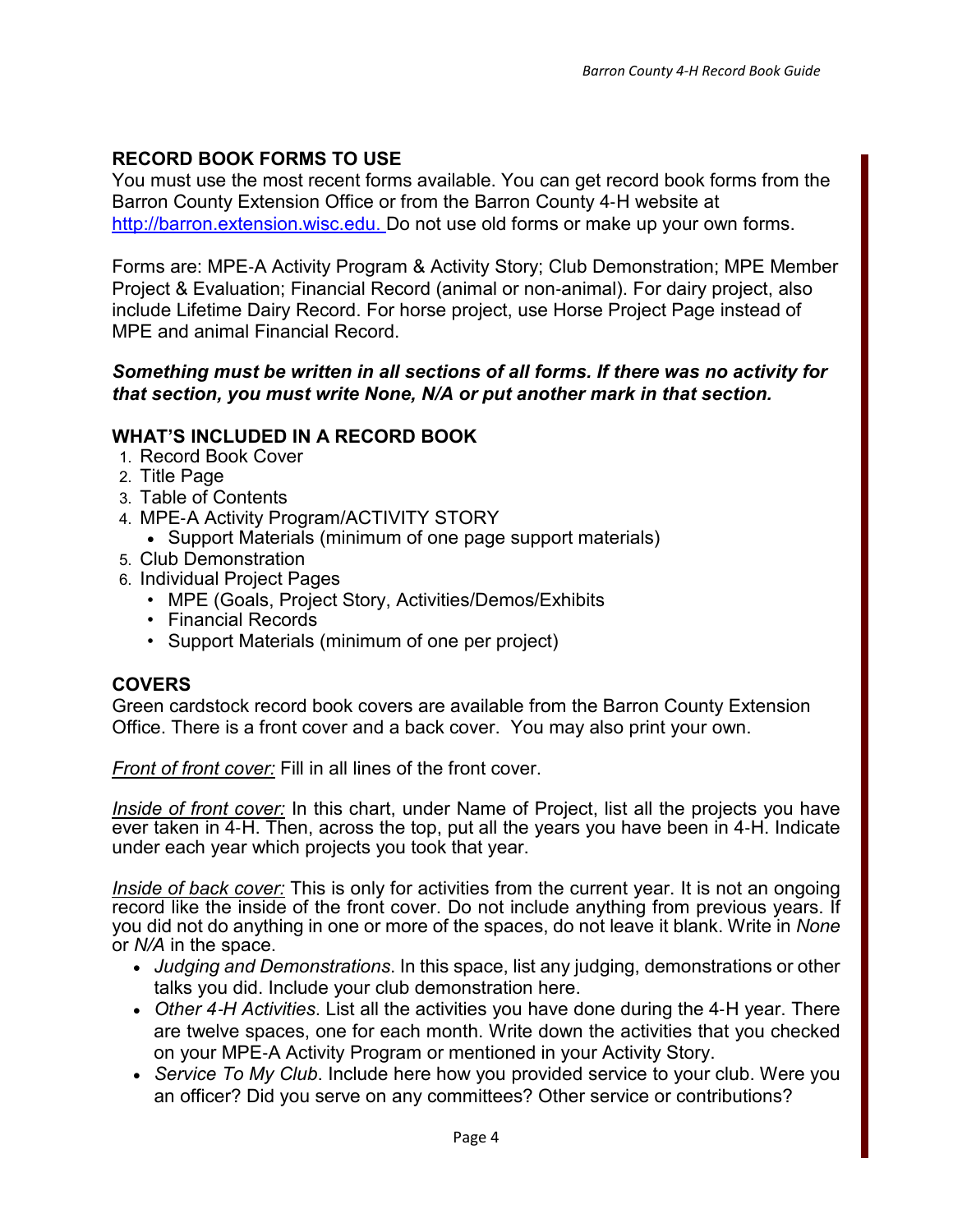## **TITLE PAGE**

You may design and decorate this page any way you like. Be sure that it includes:

- A picture of you
- Your name
- Your grade
- Your 4-H club
- How many years you have been in 4-H

## **TABLE OF CONTENTS**

This page can also be of your own design and decorated any way you like. List the sections of your book in the following order:

- Title Page (yes, list this in the Table of Contents)
- Table of Contents (this one should be in the Table of Contents, too)
- MPE-A Activity Program/Activity Story
- Club Demonstration
- 4-H Activity Story
- Individual Projects (List each project in the order you put them in the book, for example: Beef, Cat, Houseplants, Knitting). You don't need to list the specific forms under each project.

## **MPE-A ACTIVITY PROGRAM/ACTIVITY STORY**

- This section must have a tab.
- At the top of the page, fill in the 4-H year, the number of meetings your club held, the number you attended, the name of your school and your grade in school.
- Check off the activities you did this year
- Complete the Activity Story (page 2) Take your time with this one and be detailed about the activities you participated in. Tell about how you were involved in 4‐H throughout the year. Tell what you did and what you liked or didn't like about the things you did. You may add additional pages if one isn't enough.
- Include Support Materials (pictures, clippings, and other items) that support your activities. These should be in the order they happened and then placed behind your MPE‐A page. They do not need a separate tab.
- Describe or caption your pictures. Other than that, you may display these items as you like. Be creative. You may handwrite or type here regardless of how the rest of your book is done, and you don't have to worry about ink color either.

## **CLUB DEMONSTRATION**

- This section must have a tab. This is a required form. Don't make up your own.
- Fill out the form completely and then include a photo or drawing that pertains to your demonstration. Do not use clip art. The photo or drawing should be of you doing your demonstration or of an item used in your demonstration or created by you during your demonstration.
- If your club judges your demonstration and you want to include your judging page here, that's fine. Put it behind the Club Demonstration page.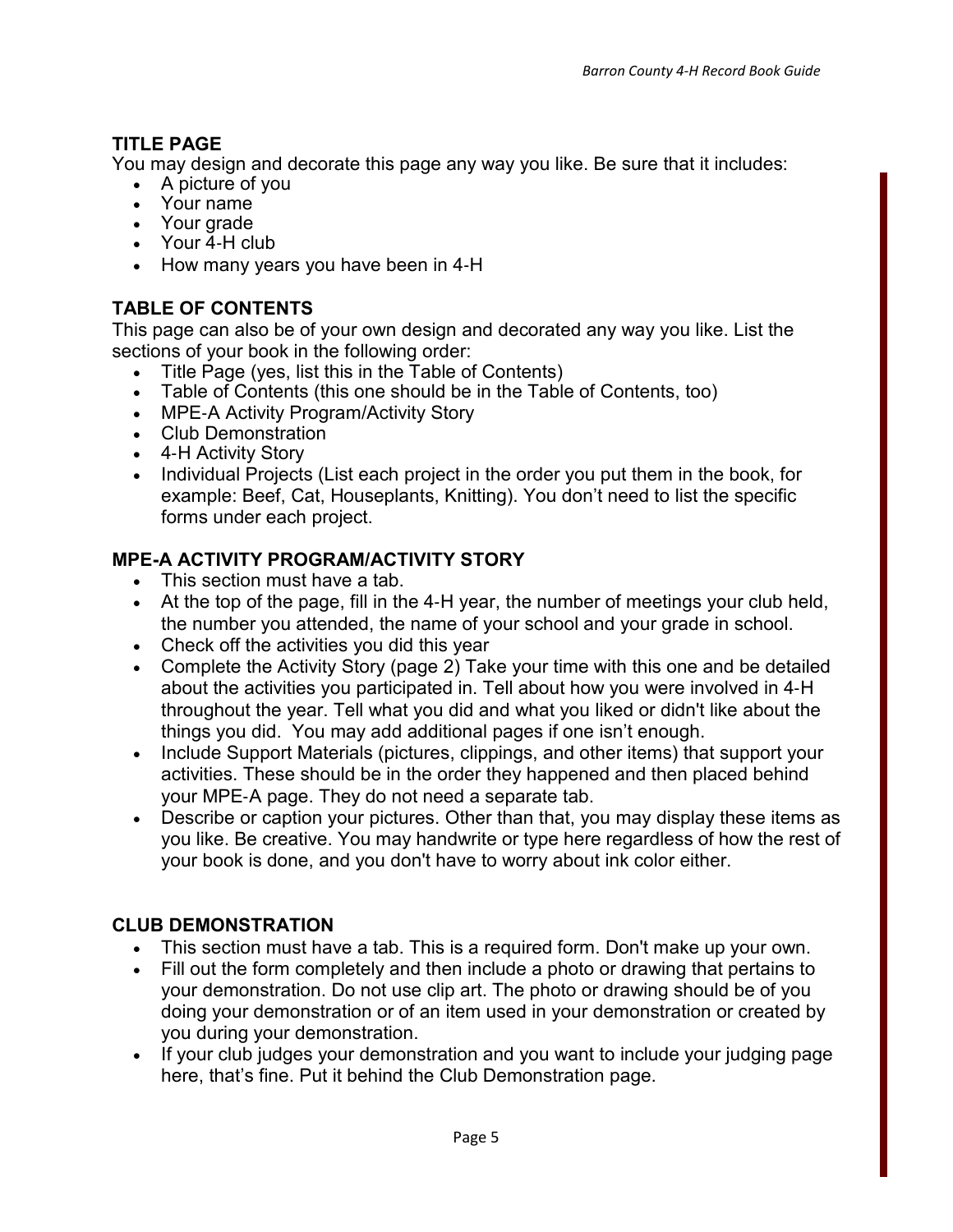## **PROJECTS – Member Project and Evaluation Form**

- Each project MPE must have its own tab. Be sure to put them in the same order that you listed them in your Table of Contents. (up to 3 projects).
- For each project, put the pages in the following order: MPE Member & Evaluation (Goals, Activity Story, Project meetings/demonstrations/other activities), Financial Record, Support Materials *(Repeat for each project included, each project will have it's own project tab)*

*\*\* For dairy project, also include Lifetime Dairy Record. This goes after the financial record.*

*\*\* For horse project, use Horse Project Record in place of the traditional MPE and financial record. Support Materials follow this form.*

## **Project Story**

• Tell in detail what you did or learned in this project. Do not just summarize this in a couple of sentences. It should be detailed, and the older you get, the more detail you should put in.

## **Meetings, talks/demonstrations, other activities, exhibits:**

- *Project Meetings.* Indicate the number of club or county project meetings held and the number of meetings you attended. If none, write *None* or *N/A* or *0* in the blanks.
- *Project Talks and Demonstrations*. List any talks or demonstrations you did related to your project. If you didn't do any, write *None* or *N/A* in the blanks.
- *Other Project Activities, Events, Meetings and Tours.* List what you did and where. If you didn't do any, write *None* or *N/A* in the blanks.
- *Exhibits.* List the items you took to a fair and where the fair was located. If you didn't do any, write *None* or *N/A* in the blanks.
- *Parent's Comments*. Ask your parent/guardian to write thoughts or comments about your project work. You will not be penalized if nothing is written here.

## **4-H Financial Project Record**

Make sure you have the correct form (non-animal vs animal). The financial form should come right after your project MPE form. *It is a required form.*

- Non-Animal Financial Form: used for all non-animal projects, including photography, arts and crafts, etc. It is also used for Horseless Horse.
- Animal Projects Financial Form: used for all animal projects

Fill in the blanks at the top of the page with the name of the project and the number of years you have taken the project. Complete each section with information and dollar amounts that are realistic, accurate and relevant. If any section is not applicable, write *None* or *N/A* or *0* in the blanks.

# *\*\*LIFETIME DAIRY* **RECORD** (For Dairy Project Only)

To be considered for a dairy project award, this form must be included in your record book and the front page must be completed. Use a separate form for each dairy animal. Lifetime Dairy Records follow the Financial Record.